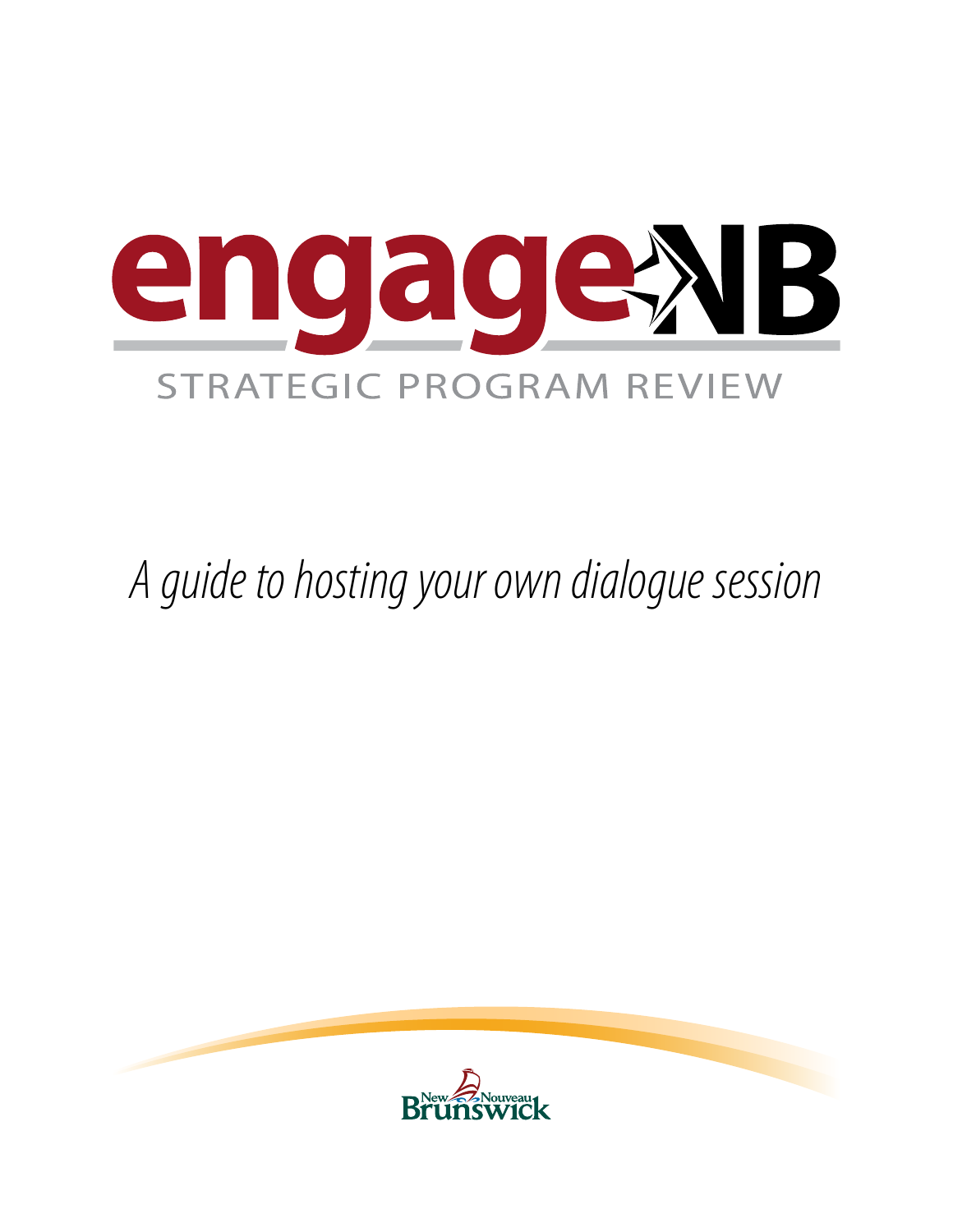## Introduction

The government of New Brunswick is sponsoring a public engagement initiative as part of the government's commitment to undertake a strategic program review.

It will not come as a surprise to New Brunswickers that our provincial government has been spending beyond its means and that we face a serious fiscal challenge. In Moving New Brunswick Forward, government pledged to improve the government's financial position.

Government made commitments to strategic investments which are critical to ensuring the ongoing growth of New Brunswick's economy and the sustainability of our social programs. New money must be found for these priority investments so we can help create jobs and make our province more affordable for families.

And it is critical that we do this soon. Our province's debt has doubled in the past eight years and this cannot continue.

Government is asking for your help in looking for opportunities to eliminate waste and opportunities to do things better and more efficiently. This will require reducing services and increasing revenues.

Though this engagement process, government will be listening to New Brunswickers, civil servants, outside experts and our partners in public sector unions for creative solutions.

The challenges we face affect all New Brunswickers. Tough decisions will have to be made to allow us to have the strong foundation we need to invest in the future. Government is committed to making those tough decisions with the support and ideas of New Brunswickers. This is your opportunity to be part of the process to move New Brunswick forward and to work together to find innovative solutions.

This guide has been prepared to assist you in hosting a public engagement dialogue session. Feel free to modify the format of your session to fit the needs of the participants.

# What is public engagement dialogue all about?

#### It's about…

*Talking and listening*

Public engagement is an opportunity for participants to talk to each other to share personal opinions, stories and experiences. It is an opportunity to listen to and learn about other points of view.

### It's about…

#### *Being involved in decision-making*

Public Engagement is a way to involve the public in helping to find solutions to address societal issues that affect their lives.

## Hosting a Dialogue Session

## *Before the meeting*

**3 weeks before:**

- Set a date and time for the session.
- Book a place to hold the session. The room does not have to be big or fancy. It should be wheelchair accessible. It should be comfortable for the number of participants to be invited.
- Make sure that the group will not be disturbed during the session.
- Review the agenda (see page 4).
- Ensure you have supplies: flip chart, note pad, pens, markers.
- Ensure you are familiar with the dialogue questions.

### **2 weeks before:**

- Invite participants by way of phone, mail or email.
- Invite 10 to 15 people (not everyone will show up). An ideal number of participants to have at the dialogue session is between 5 to 10.

### **1 week before:**

- Contact participants to confirm that they are still planning to attend.
- • Confirm all arrangements for session.
- Order refreshments (optional).

## **STRATEGIC PROGRAM REVIEW**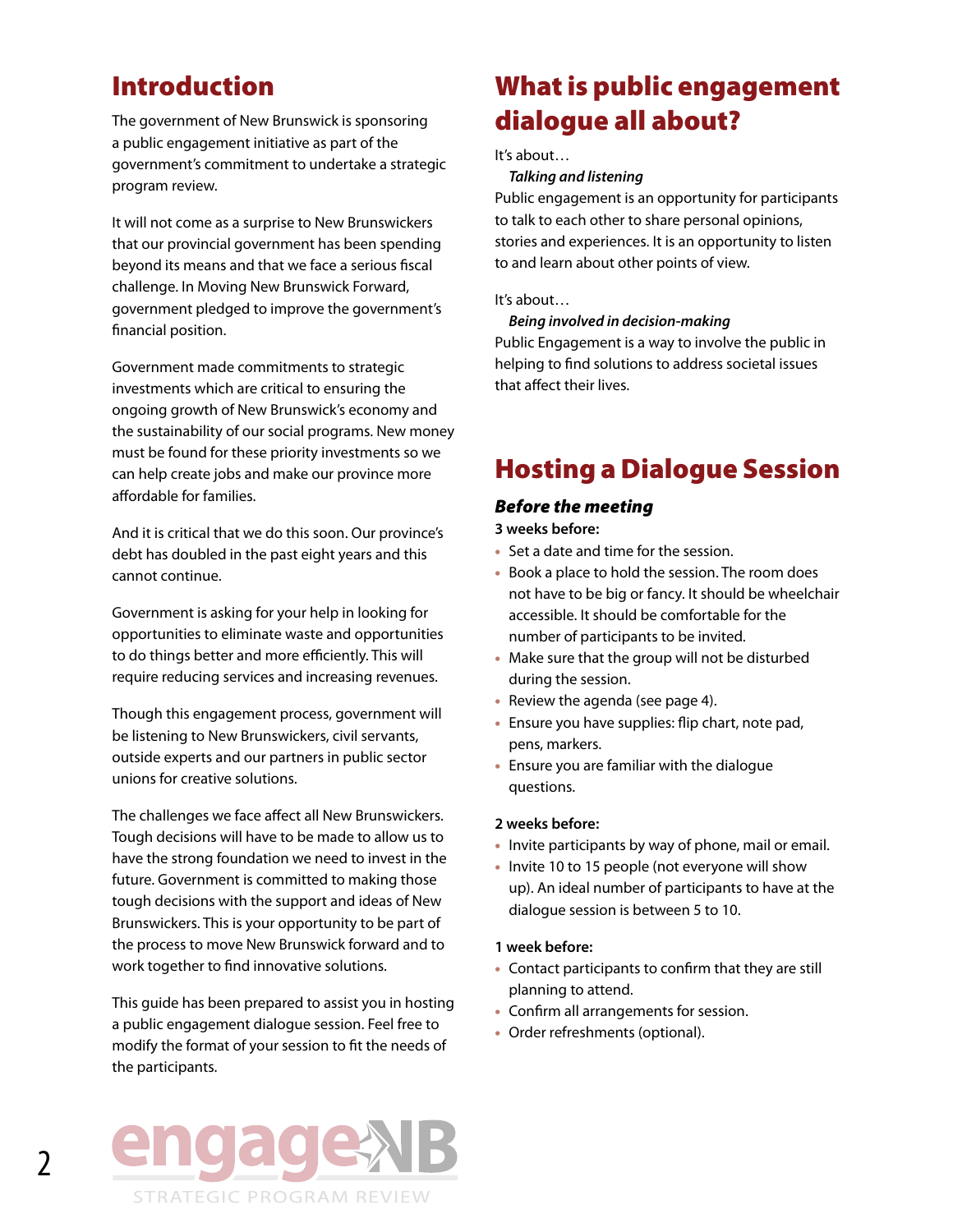### **Day of session:**

- Set up the room so that it is ready for participants when they arrive.
- • Set up flipchart and markers to capture the dialogue in bullet form.
- Set up a few extra spaces for participants who were not expected.
- • *Optional:* If you have a computer you can access the Dialogue Opener video on the website. If not, skip this and tell participants they can go on the website to view the video if they have computer access: www.gnb.ca/SPR

## *During the meeting*

### **Welcome:**

- Introduce yourself and welcome everyone.
- Get participants to introduce themselves.
- Explain how the session will proceed.
- Let everyone know the meeting will be 1  $\frac{1}{2}$  hours in length.
- Ensure everyone knows where the washrooms and exits are.
- If you have refreshments available, invite participants to help themselves.
- Handout the agenda.
- Explain the purpose of the session and go over the agenda.

#### **Dialogue**:

- Ask if there are any questions about the process.
- Review the dialogue ground rules.
- Start the dialogue and get the participants to answer the questions on the Agenda. This will require participants to have an open discussion, sharing viewpoints, sharing experiences and stories.
- Make sure that everyone has equal opportunity to talk.
- Try to keep to the times on the agenda.
- $\bullet$  Keep the dialogue flowing keep everyone involved.
- Remind participants that there are no right or wrong answers.
- Remind participants that they don't have to agree but don't allow participants to get into a debate on issues. Agree to disagree.
- Capture the key points from the dialogue on a flipchart or note pad.

## *After the meeting*

### **Wrap-up:**

- Thank the participants for attending and for their participation in the open and honest dialogue.
- Tell participants that the information they provided will be sent to the Strategic Program Review Secretariat in Fredericton.
- Assure participants that no names will be used to protect their identity.
- Explain to participants that the Secretariat will be preparing a *"What Was Said"* report once all of the public input has been received.
- • Tell participants that the *"What Was Said"* report will be available at www.gnb.ca/SPR for those who have a computer and access to the internet.
- Those who are unable to access the website may receive a copy in the mail if they leave their name and address with you (you can send this information to the Secretariat who will distribute reports when they are available).

### **Send input:**

- Collect all input (flipchart pages, notes) to send to the Strategic Program Review Secretariat.
- You can choose to type up the information you received at your session and provide online at www.gnb.ca/SPR or by email at SPR@gnb.ca. Or you can mail all of your input sheets to: Strategic Program Review Secretariat Executive Council Office Government of New Brunswick PO 6000, Fredericton NB E3B 5H1

# Checklist for the Meeting Host

## *Before the Meeting – Planning for the session*

- $\Box$  Determine when to hold your session (date and time).
- $\Box$  Find a location for your session.
- $\Box$  Remember to find a convenient, comfortable, wheel-chair accessible location within your community.
- $\Box$  Invite participants to attend a 1 1/2 hour dialogue session.